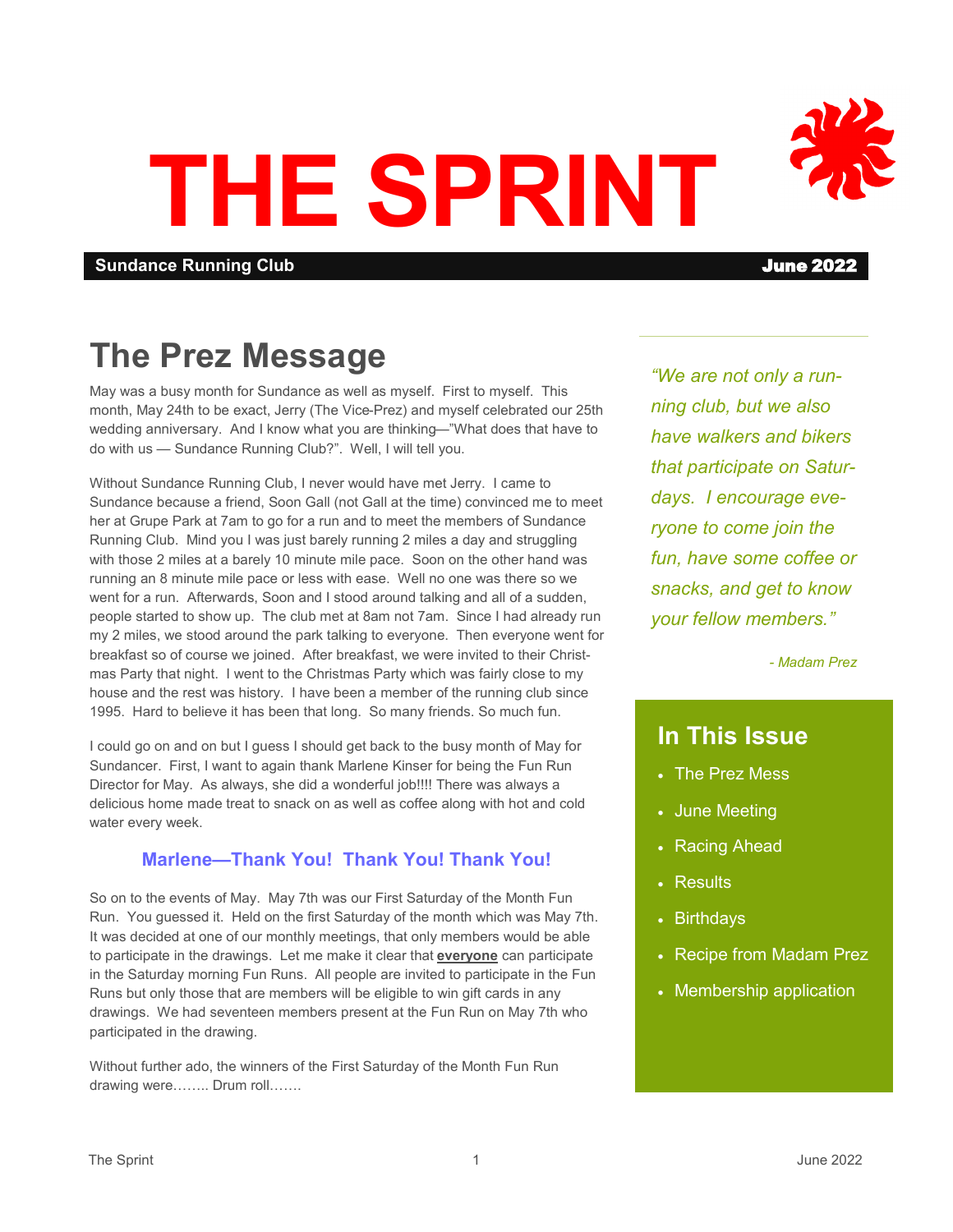Steve Lofy, Karen Diekmeyer, Ron Hoverstad and Jerry Hyatt.



Our next activity of the month was held on the 2nd Saturday of the month, May 14th. This is our Saturday monthly meeting in the Park. Myself and Jerry, the Vice-Prez, supplied breakfast for those who attended the monthly meeting. A delicious breakfast burrito (if I do say so myself) was served made of eggs, O'Brian potatoes and cheese served in a fresh cooked flour tortilla. Salsa and guacamole were supplied as condiments. I calculated it. Jerry and I made over 28 breakfast burritos. As they said in the movie Field of Dreams—"If you make it they will come" or something similar. Do you think they were talking about breakfast?? Anyway, I brought up the topic of June activities. No one seemed to come up with any ideas so….. It was decided we would not have any special Fun Runs in June. Maybe in our June meeting, people will put on their thinking caps and have some suggestions.

As if two activities are not enough in one month, we had an additional activity on May 21st. We held a Poker Fun Run. Arie Hope was gracious enough to be in charge of this activity. I mentioned earlier in this

# **June First Saturday of the Month Fun Run Saturday, June 7**

# Membership Rolls 2022: 29

## Balancing Act

As of 28 May 2022 Sundance Account: \$4,883.38 Race Insurance Acct: \$1,694.88 Cal-10 Account: \$2,027.28

Club Officers for 2022 President: Mary Hyatt 939-3401 run4chklit@sbcglobal.net

Vice President: Jerry Hyatt 244-0004 iamstillinthedark@gmail.com

Secretary: Marlene Kinser 948-9466 slornr26@aol.com

Treasurer: Arie Hope 463-1924 ariebev@aol.com

Equipment Manager: Ralph Womack

newsletter that it was Jerry and my 25th wedding anniversary on May 24th so we were not in town for this activity.

Normally, a playing card is handed out every mile in a 5mile poker run but in Sundance's Poker Run, cards are drawn at the end of the run after all participants have done their workout. This allows anyone to participate no matter how many miles you walk, run or even bike. Arie laid out the cards face down on a table and each person got to draw 5 cards. After all participants drew their poker hands, the best 4 hands that were Sundance members got to choose a gift card. Again, anyone could participate but only members were eligible for the gift cards.

The 4 winners of the Sundance Poker Run were……

# **Bryan Chan, Cindy Milford, Chiyo Shingu and Ralph Womack.**

Sorry no pictures were supplied. I am sure the winners were relived (or disappointed??) that their pictures would not be in the newsletter. Per Arie "Fun was had by all."

As far as June activities are concerned, we will be holding our First Saturday of the Month Fun Run on June 4th as well as our meeting in the park on June 11th where breakfast will be supplied for all those that attend the meeting. At the meeting we will discuss upcoming activities for July so make sure and come and bring some suggestions.

Until next month, remember—Have fun stay active and enjoy life for life is much to short.

—— Madam Prez

.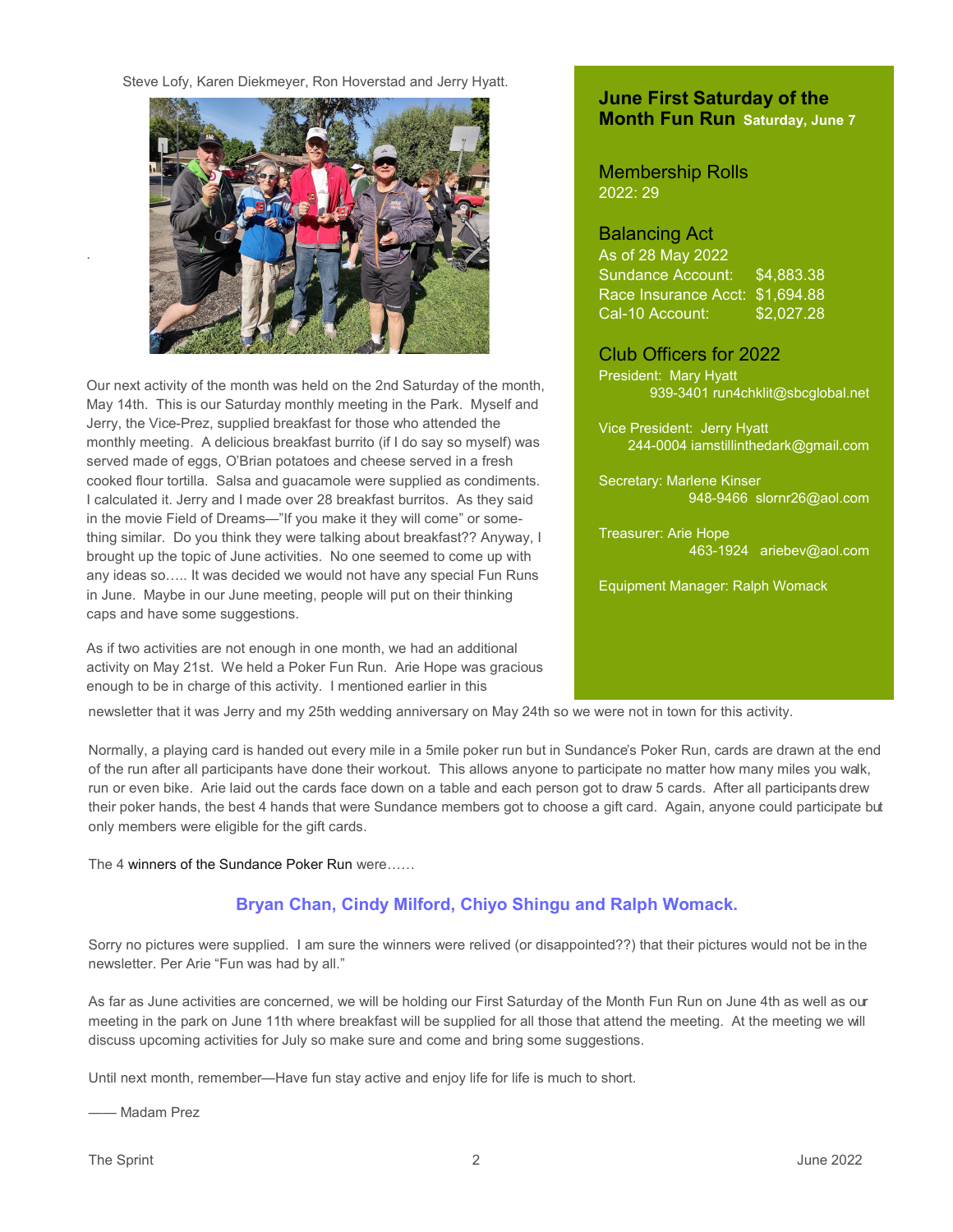# **A note from Arie:**

If anyone is interested in a 5 day camp at Lake Tahoe from August 1 to 5 contact me. Email is the best way " [ariebev@aol.com".](mailto:ariebev@aol.com) My son Dave and I have gone to Camp Fleet Feet for about 30 years. It is now no longer associated with the stores. It was cancelled the last 2 years due to forest fires and we do not have a new name for it yet. It used to be a real tough camp, very difficult trail runs, but it has really mellowed out, as have we all. It is now more of a social camp. Camping out with fellow runners. I am looking forward to it again.

Arie

Please contact Arie Hope for any additional information.



**June 4, 11, 18, 25:** *SRC Fun Run 8 AM at Grupe Park (west side of park) Info: iamstillinthedark@gmail.com* 

**June 4: Sundance First Saturday of the Month Fun Run** 

**July 4th: Firecracker 4M Run** *8 AM at Grupe Park*  Sponsored by Fleet Feet of Stockton. No registration necessary.

# **Progressing towards** new age divisions...

June 27 June 29

Karen Frank Annella Bernard

# *The Results are in!*

# May 15 Uncorked 5k, Stockton

Ralph Womack 38:54 D-2

Marie Womack 39:49

# May 29 Wounded Warriors 5k, Manteca

Ralph Womack 32:11 D-2 Marie Womack 38:53 D-3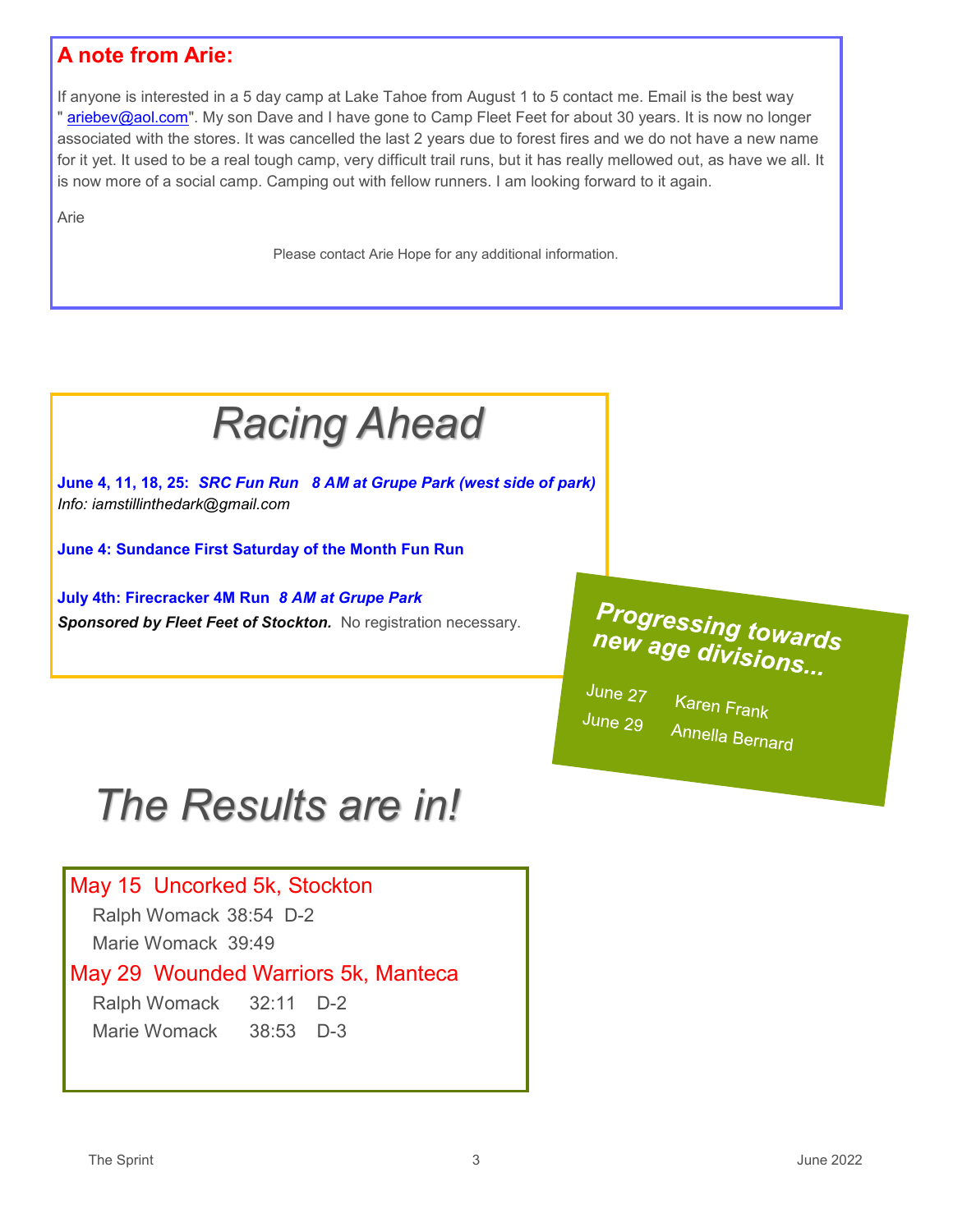

**Better Brookies** 





Cool: 1 1/2 hours

Click here for a video demo

1/16th of recipe (1 brookie): 195 calories, 4.5g total fat (2g sat fat), 318mg sodium, 38g carbs, 2.5g fiber, 20g sugars, 3g protein

Green Plan SmartPoints® value 8\* Blue Plan (Freestyle") SmartPoints® value 8\*<br>Purple Plan SmartPoints® value 8\*

Prep: 10 minutes Cook: 25 minutes

Tagged: Dessert Recipes, Vegetarian Recipes, Four or More Servings

#### Ingredients

Brownie Layer<br>1 box moist-style devil's food cake mix (15.25 - 18.25 oz.)<br>One 15-oz. can pure pumpkin

Cookie Layer<br>1/2 cup brown sugar (not packed) 2 tbsp. Truvia spoonable calorie-free sweetener (or another no-calorie granulated<br>sweetener; see HG FYI)<br>1/4 cup whipped butter or light buttery spread (like Brummel & Brown), room temperature

1/4 cup no-sugar-added applesauce<br>1/4 cup fat-free liquid egg substitute

1/2 tsp. vanilla extract<br>1/2 tsp. vanilla extract<br>1/2 cup whole-wheat flour<br>1/4 cup all-purpose flour<br>1/2 tsp. cornstarch<br>1/2 tsp. saiti sami sunot c

1/4 cup mini semi-sweet chocolate chips

#### **Directions**

Preheat oven to 400 degrees. Spray a 9" X 13" baking pan with nonstick spray.

In a large bowl, mix cake mix with pumpkin until smooth and uniform. (Batter will be thick!) Spread batter into the baking pan, and smooth out the top.

In a medium bowl, combine brown sugar, Truvia, butter, applesauce, egg substitute, and vanilla extract. Whisk until uniform.

In another medium bowl, combine both types of flour, cornstarch, baking powder, and salt. Whisk thoroughly. Add this mixture to the other medium bowl, and mix until uniform. Fold in chocolate chips. Spread cookie batter over the brownie layer, and smooth out the top.

Bake until a toothpick inserted into the center comes out clean, 20 - 22 minutes.

For best results, let cool completely, about 1 1/2 hours.

**MAKES 16 SERVINGS** 

HG FYI: Truvia spoonable calorie-free sweetener is about twice as sweet as sugar. If using a nocalorie granulated sweetener that measures cup-for-cup like sugar instead of Truvia, double the amount called for in this recipe.

I know you are going to find this hard to believe but I have actually made this recipe. It has been a while but it is quite good. Since Jerry and I are Fun Run Directors for the month of June, maybe I will make these for one of the treats. You will have to come to the fun run and try them out.

Let me know what you think. Enjoy!

Madam Prez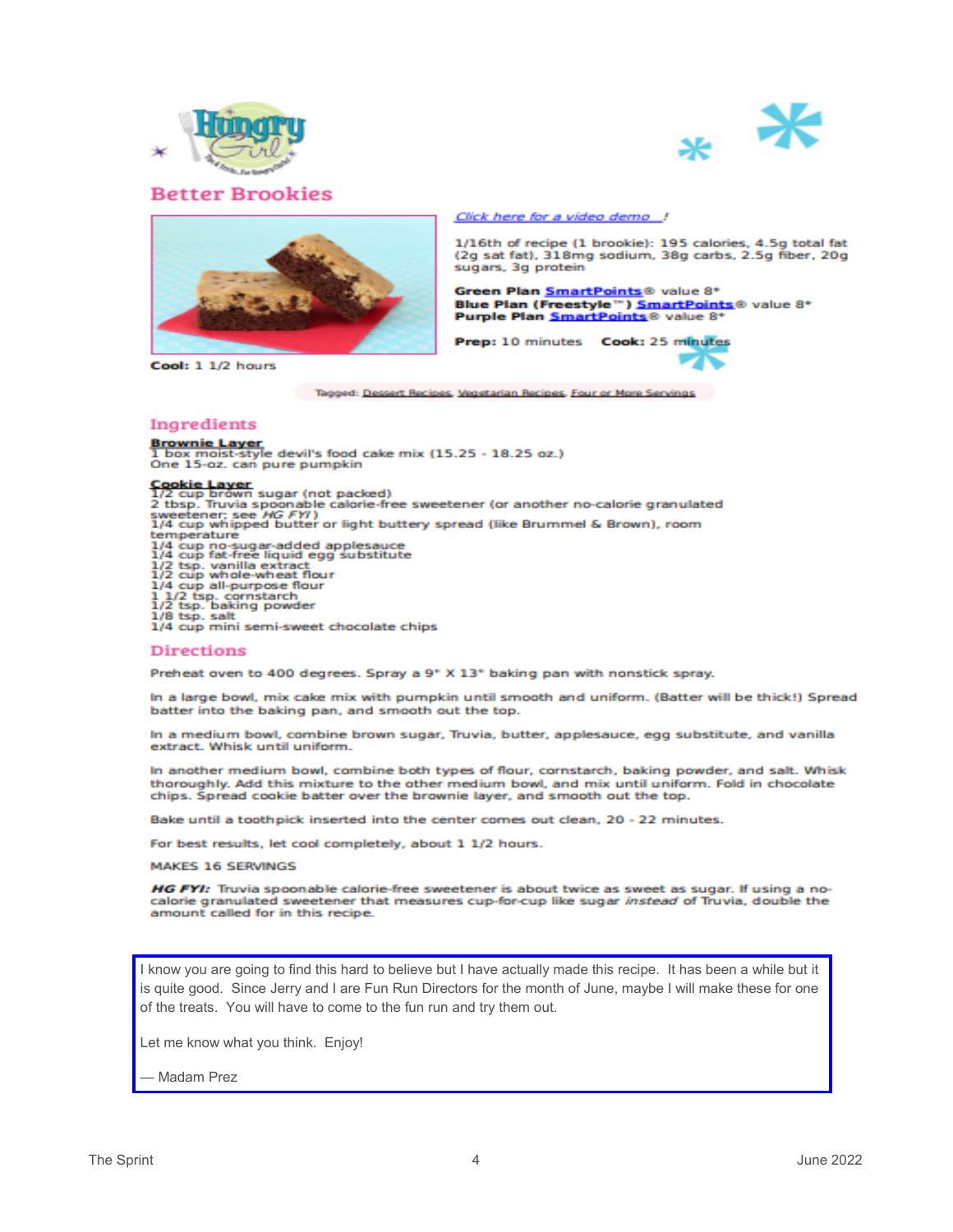

# **WHAT IS SUNDANCE RUNNING CLUB?**

- The oldest running club in Stockton
- Interesting people who view running as a positive activity in their lives.
- A source of information and support to runners of all ages and abilities.

# **WHAT DOES MEMBERSHIP IN SUNDANCE RUNNING CLUB HAVE TO OFFER?**

## **Monthly Newsletter**

- Upcoming races
- Members' race results
- Training tips/Special Features
- Club social events calendar

#### **Training Opportunities**

• Weekly Fun Run (Saturdays, 0800 hrs at Grupe Park)

**HOW CAN YOU JOIN SUNDANCE RUNNING CLUB?**

Meet others to plan other training runs.

## **Carpooling** to out of town races

#### **Monthly Meetings**

- Usually 2nd Sunday of the month.
- Programs on running and fitness
- Food and interaction afterwards

#### **Involvement in Stockton Running Community**

• Help stage races for Sundance and other community groups.

# **Social Events**

- Holiday parties
- Post-race activities
- Fun-Run breakfasts

| <b>HUW CAN TUU JUIN SUNDANCE RUNNING CLUD?</b>                                                                                                                                                                                                                                                                               |
|------------------------------------------------------------------------------------------------------------------------------------------------------------------------------------------------------------------------------------------------------------------------------------------------------------------------------|
| Dues for membership (or renewal) apply to the calendar year beginning 1 January<br>Individual or Family household: \$20 _____ Student: \$10 ____ New _____ Renewal<br>First time Member? Pro-rate your first year membership: After April 1 \$15/\$7.50 (family/student), After July 1: \$10/\$5 After October 1: \$5/\$2.50 |
| Print this page, complete, and mail with your check to:<br>Sundance Running Club<br>P.O. Box 691002<br>Stockton CA 95269-1002                                                                                                                                                                                                |
| Or better yet, bring your application and check to the next Saturday Fun Run!                                                                                                                                                                                                                                                |
| Name(s):                                                                                                                                                                                                                                                                                                                     |
| Address:<br><u> 1989 - Johann Barbara, martin amerikan basal dan berasal dalam basal dalam basal dan berasal dalam basal dala</u>                                                                                                                                                                                            |
| <u>State: Express and State:</u><br>City:<br>Zip $(+4)$ if you know it):<br>the control of the control of the control of the control of the control of                                                                                                                                                                       |
| Preferred email:                                                                                                                                                                                                                                                                                                             |
| (The Sprint will be delivered by email in pdf format.)                                                                                                                                                                                                                                                                       |
| Check to opt out: ________ I am not able to receive email. Please deliver The Sprint by mail.                                                                                                                                                                                                                                |
| Preferred phone:<br>Birth Date (optional):<br>the control of the control of the control of the control of the control of                                                                                                                                                                                                     |
| Optional:                                                                                                                                                                                                                                                                                                                    |
| Do you race? __________ Favorite distance? ___________ Marathons? ________ How many? ______                                                                                                                                                                                                                                  |
| Interested in car pooling? __________ Willing to help SRC manage races? ______                                                                                                                                                                                                                                               |